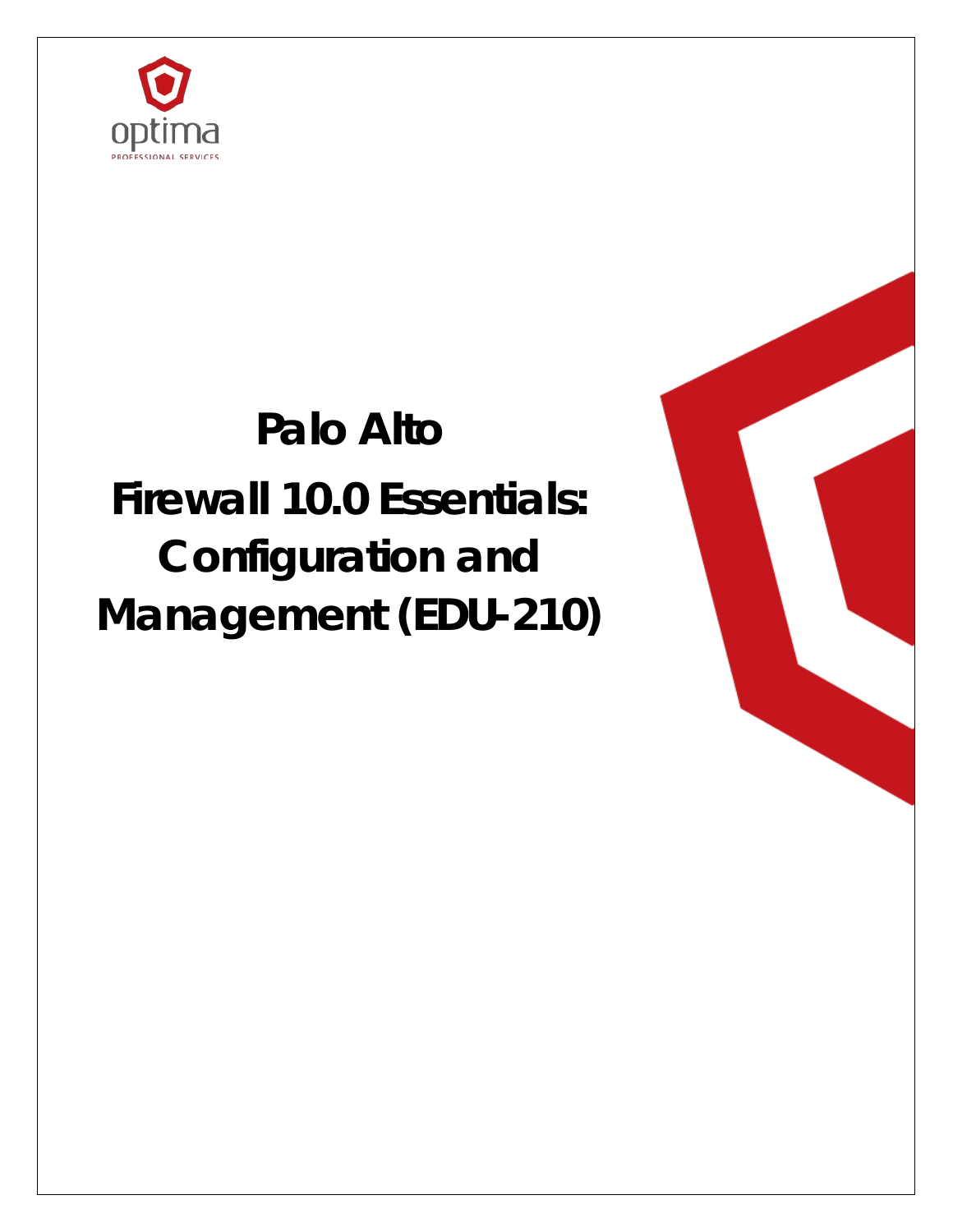

# **Course Specifics**

## **Intended audience:**

Security Engineers, Security Administrators, Security Operations Specialists, Security Analysts, Network Engineers, and Support Staff.

| <b>Format</b>             | <b>Duration</b> | <b>Prerequisites</b>                                      |
|---------------------------|-----------------|-----------------------------------------------------------|
| Lecture and hands-on labs | 5 Days          | Students must have a basic familiarity with networking    |
|                           |                 | concepts including routing, switching, and IP addressing. |
|                           |                 | Students also should be familiar with basic security      |
|                           |                 | concepts. Experience with other security technologies     |
|                           |                 | (IPS, proxy, and content filtering) is a plus.            |

#### **Overview:**

The Palo Alto Networks Firewall 10.0 Essentials: Configuration and Management (EDU-210) course is five days of instructor-led training that will help you:

- Configure and manage the essential features of Palo Alto Networks next-generation firewalls
- Configure and manage Security and NAT policies to enable approved traffic to and from zones
- Configure and manage Threat Prevention strategies to block traffic from known and unknown IP addresses, domains, and URLs
- Use the interactive web interface and firewall reports to monitor network traffic